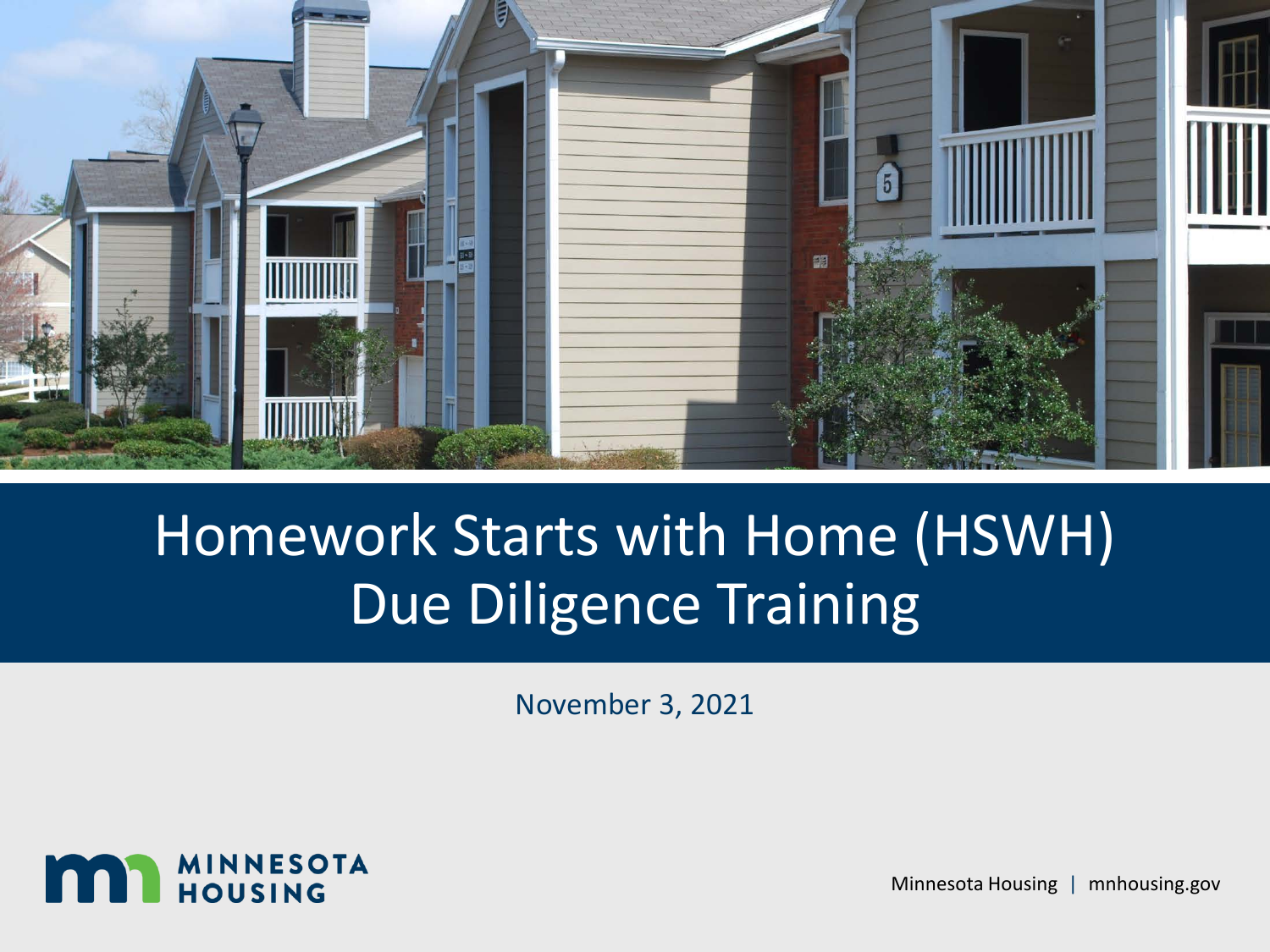

# Our Mission The Core Purpose

Housing is the foundation for success, so we collaborate with individuals, communities and partners to create, preserve and finance housing that is affordable.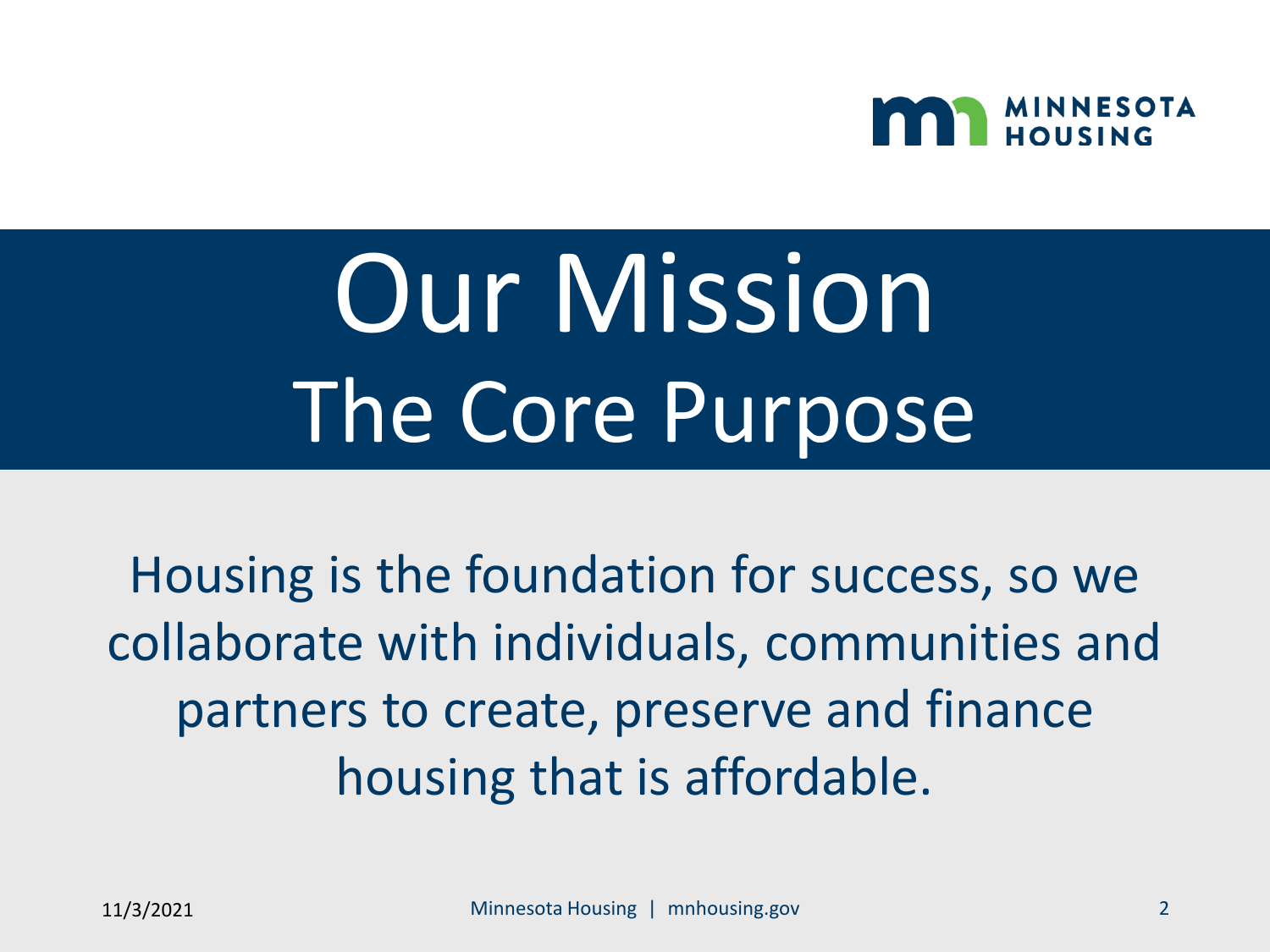#### Agenda

- Welcome and Congratulations
	- Introductions
	- Due Diligence
		- General Due Diligence
		- Program-specific Due Diligence
	- Submission and Deadlines
	- HSWH Learning Community
	- Questions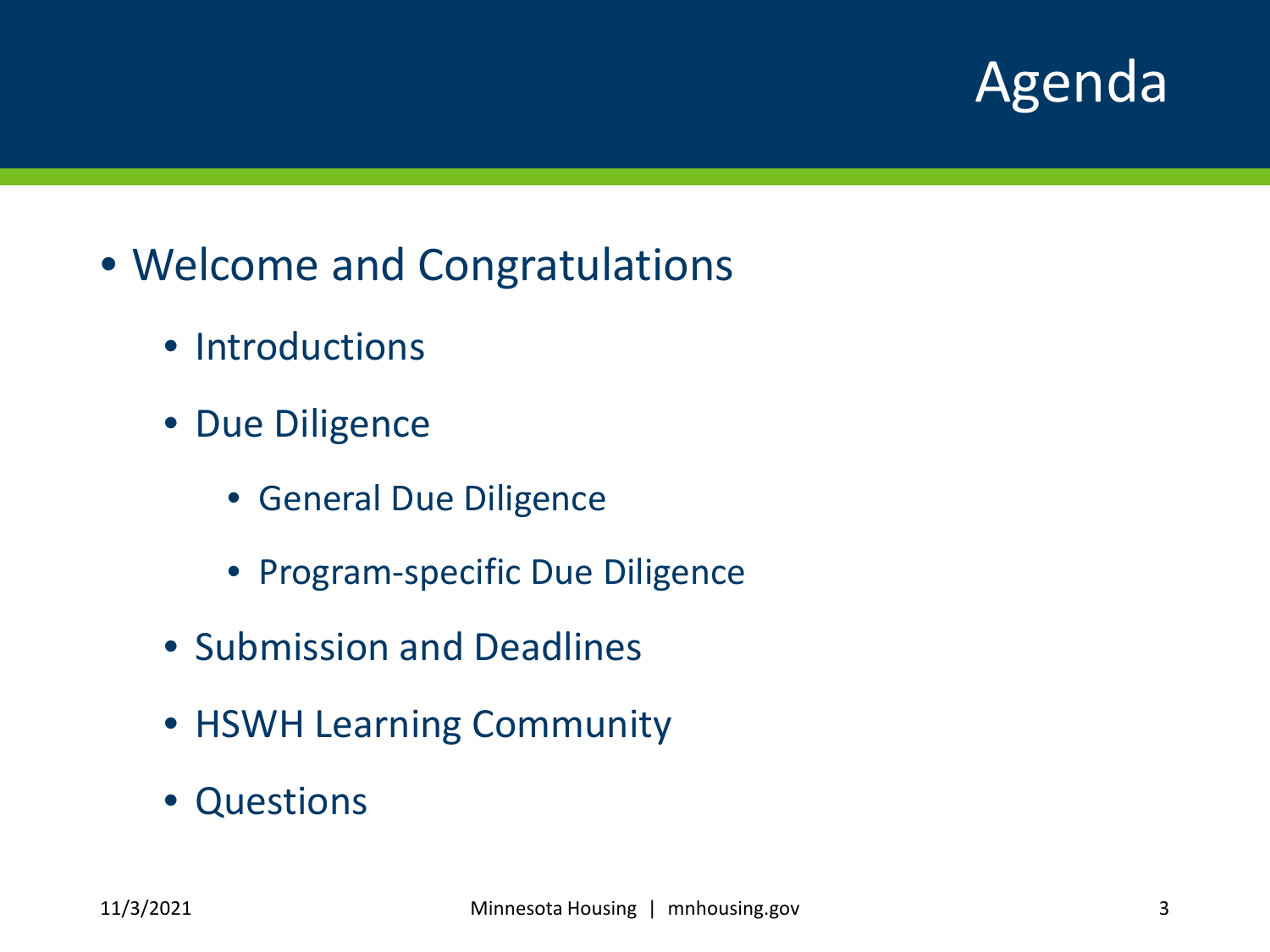



#### General Due Diligence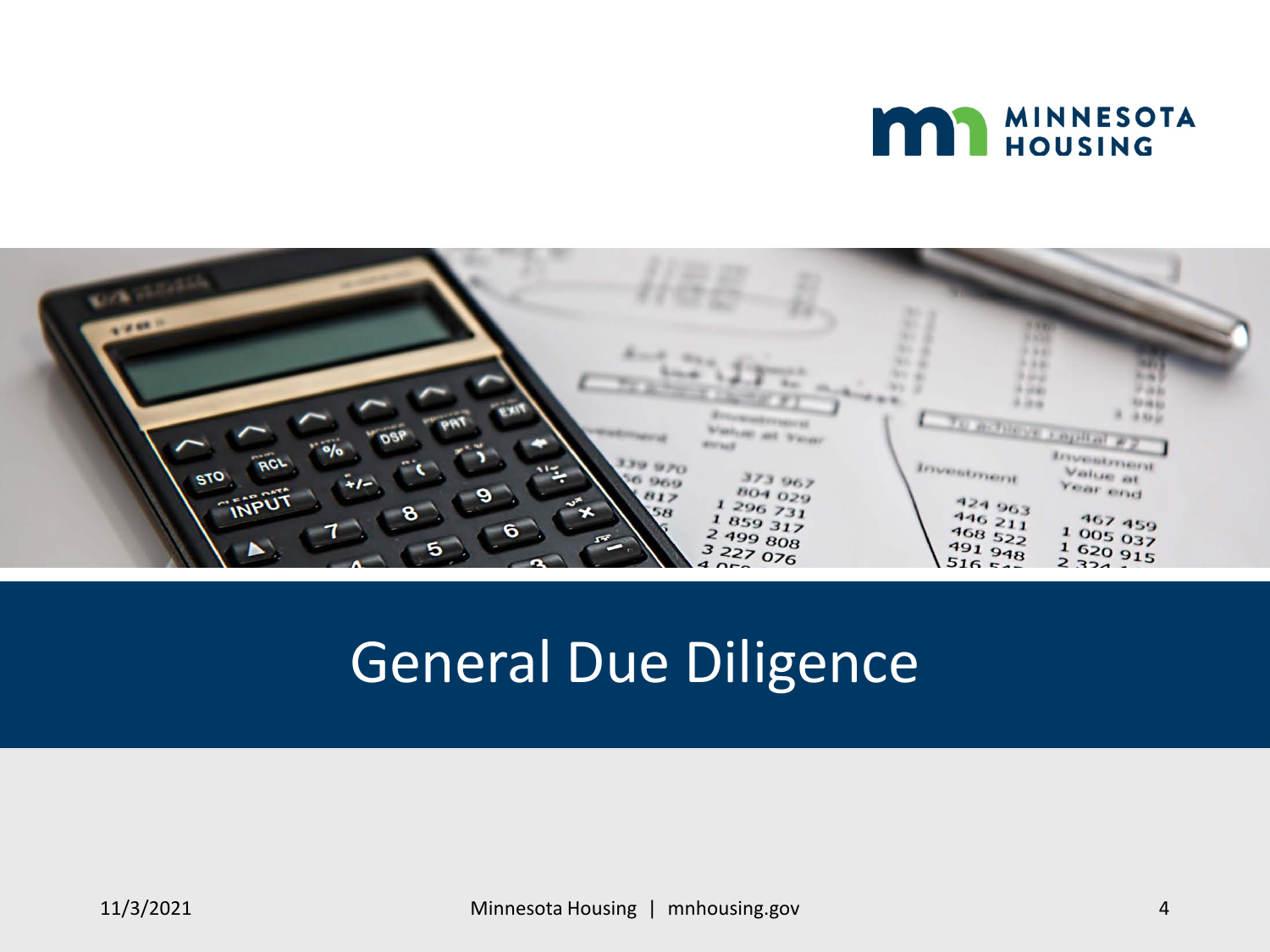## General Due Diligence Items

- Grant Contract Agreement (signing will be initiated by Minnesota Housing via DocuSign once all due diligence items have been submitted and approved)
- Board Resolution
- Proof of Insurance: Certificate of Liability
- SWIFT vendor number and W-9
- Electronic Funds Transfer (EFT) Authorization Form
	- Only for new grantees or if banking information has changed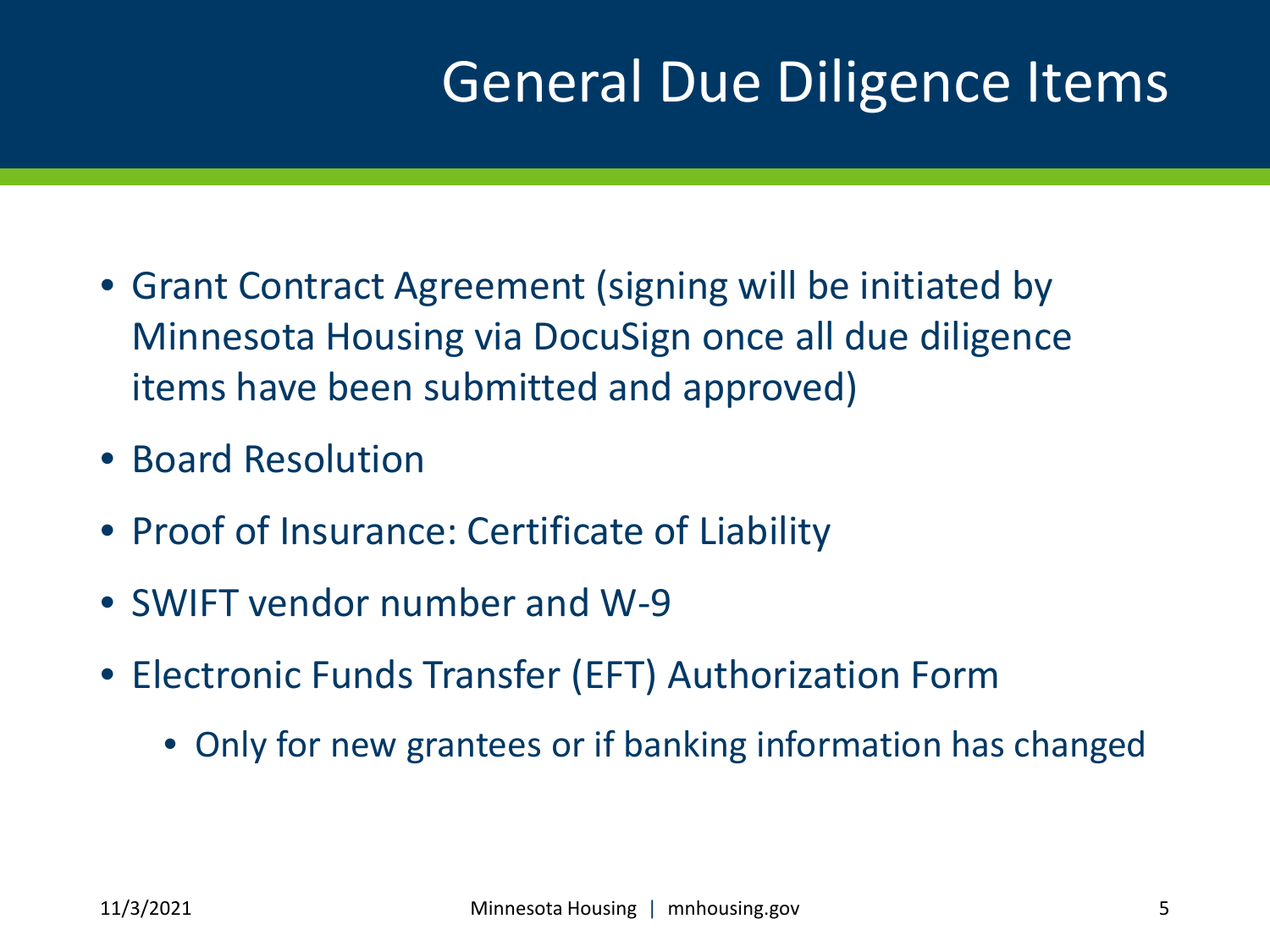### Grant Contract Agreement

- Review the entire Grant Contract Agreement and all exhibits to ensure accuracy and understand compliance
- Electronic signing of contracts via DocuSign will be initiated by Minnesota Housing once all due diligence items have been approved
	- You will have received the Grant Contract Agreement as an attachment to your award letter, but this is informational and should not be signed outside of DocuSign
- Submit the name(s), email address(es), and routing order (if applicable) of the authorized signer(s)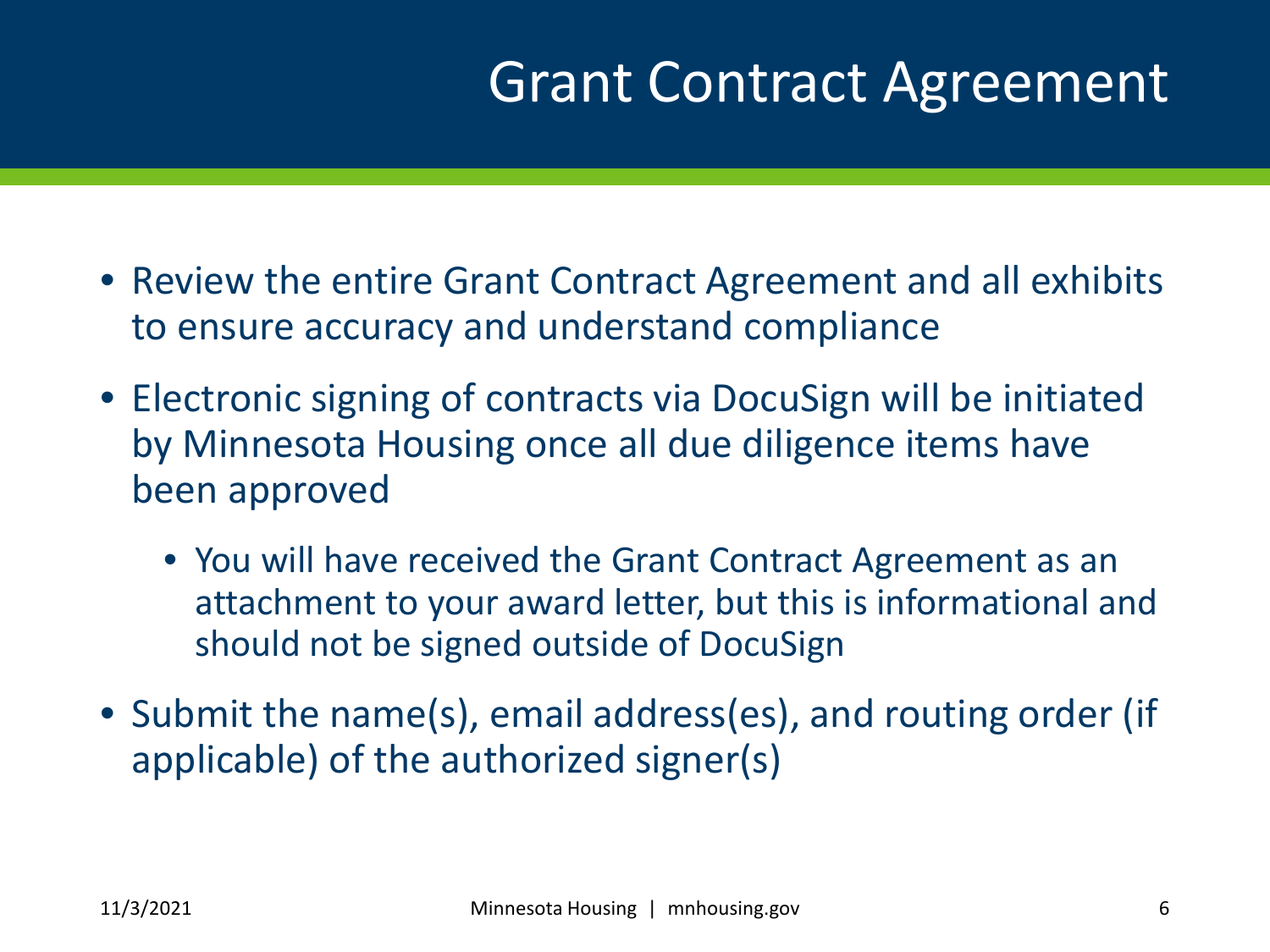#### Grant Contract Agreement

Note the following important dates on your Grant Contract Agreement:

Effective Date; Grant Period; Expiration Date

**Effective Date** (either January 1, 2022, or when the Grant Contract Agreement is fully executed, whichever is later):

- The date when all parties have executed the Grant Contract Agreement (this includes the signer(s) for the grantee and the signer for Minnesota Housing)
- The date when you can start incurring costs under the terms of the Grant Contract Agreement; expenses incurred prior to the execution of the Grant Contract Agreement by both parties are not allowed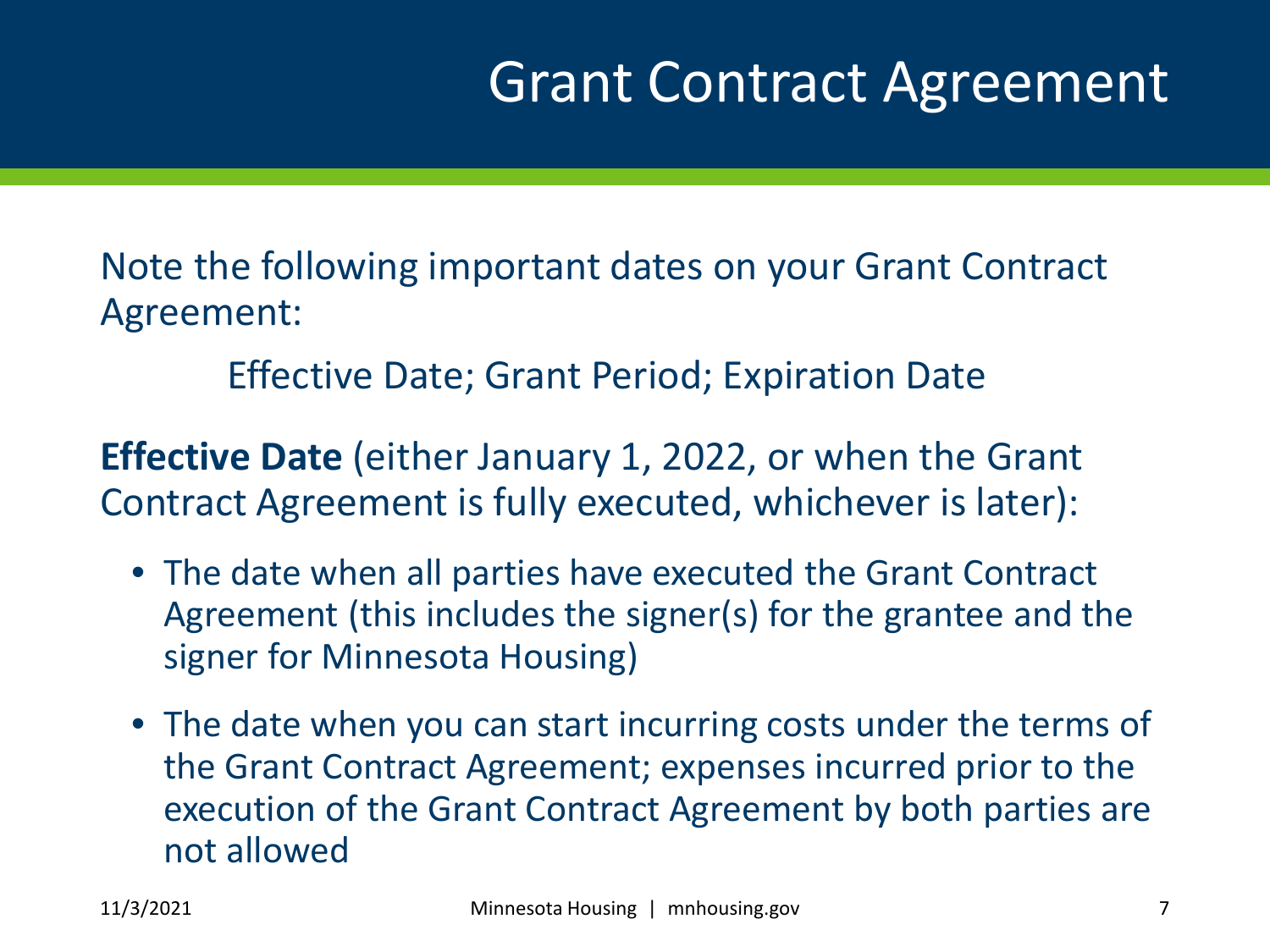### Grant Contract Agreement

#### **Grant Period:**

- The grant period of the contract is from the date the Grant Contract Agreement is executed through September 30, 2024
- The time period in which grant proceeds must be incurred and expended; no funds can be used prior to or after this time

#### **Expiration Date:**

- The expiration date is December 31, 2024
- The date by which all final reports, documents, and other requirements must be submitted by the grantee to Minnesota Housing, and any unexpended funds be returned to Minnesota Housing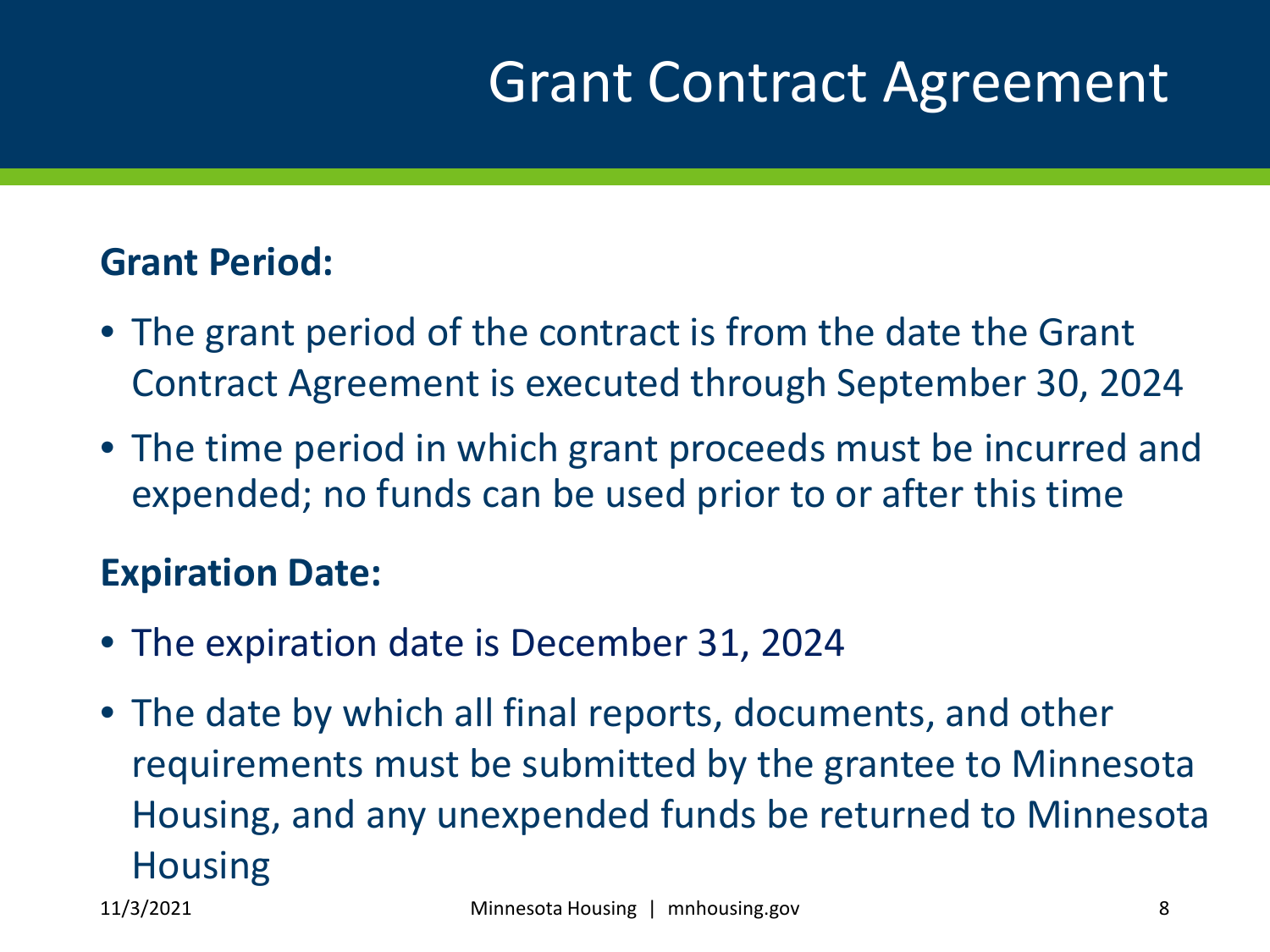### Board Resolution

- From your organization's board of directors
- Must be a signed and dated original resolution
- Should be specific to the grant and include the awarded amount
- Must include the names of individuals who are authorized to sign the Grant Contract Agreement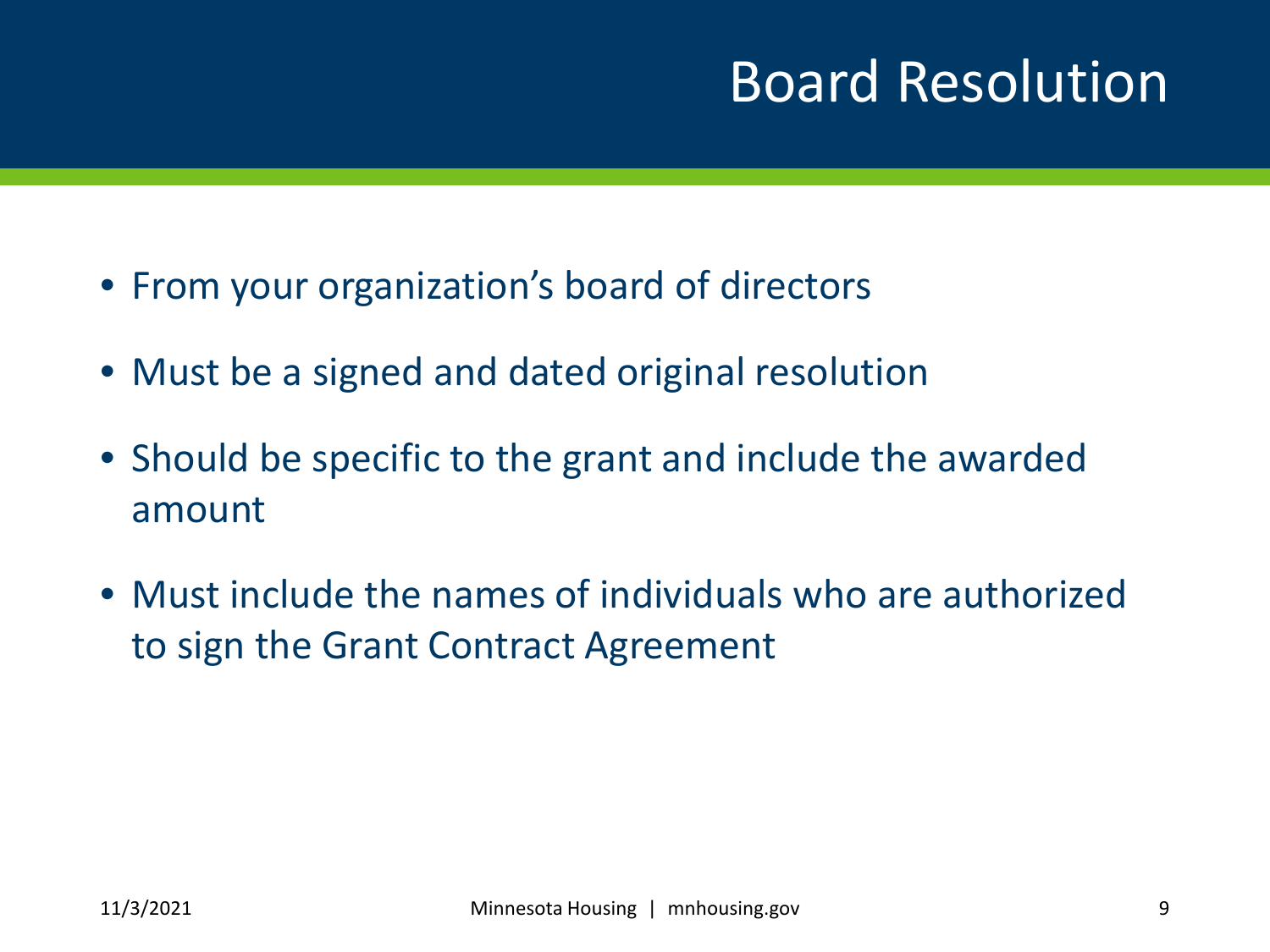# Proof of Insurance

- Must be **Employee Dishonesty/Crime Coverage**
	- At least 1/8 the amount of the total grant award
	- Employee theft coverage will not be accepted
- Submitted as a **Certificate of Liability**
	- Must list Minnesota Housing as certificate holder
	- Policy must be current with expiration after the start of the grant term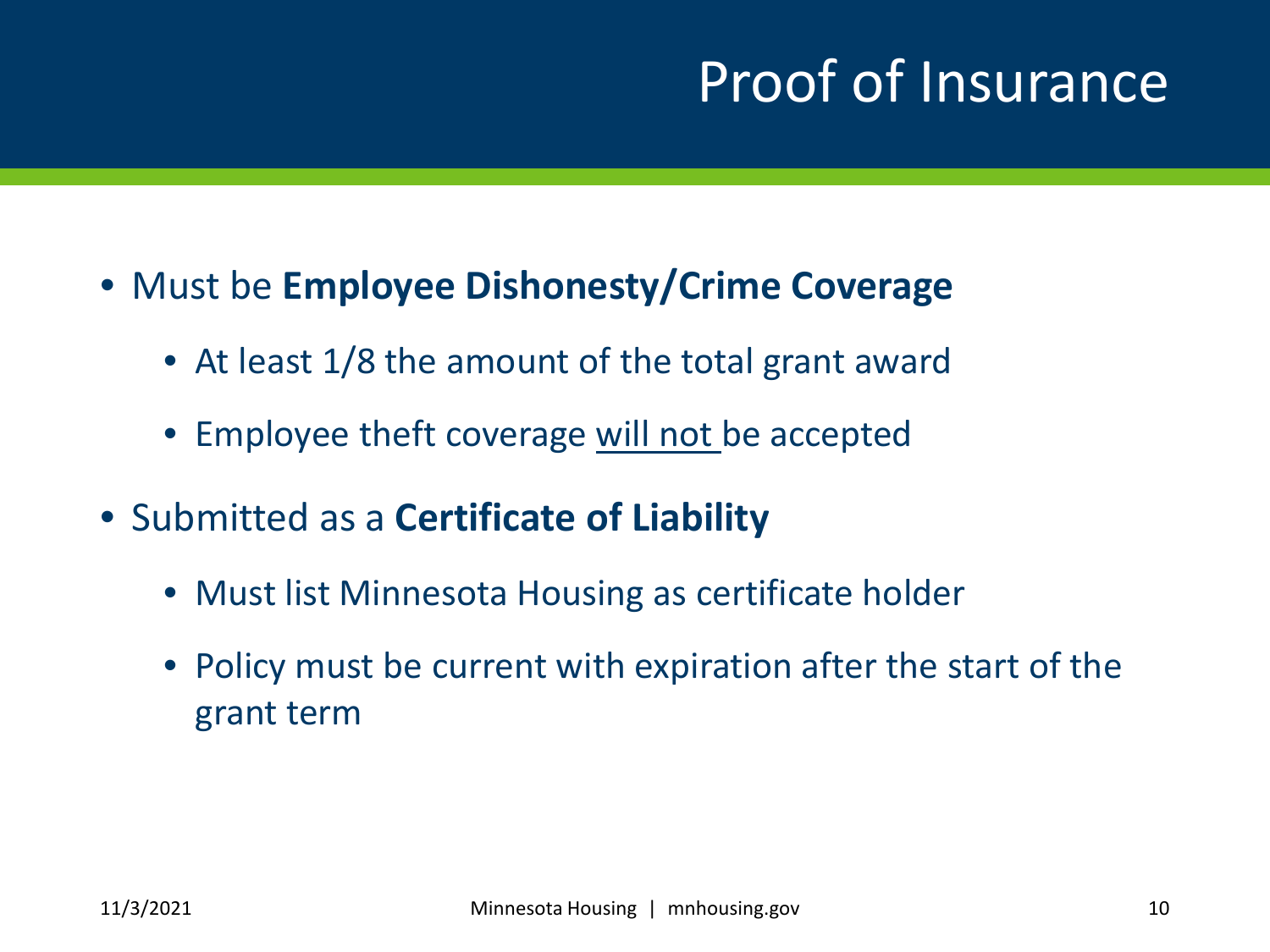### SWIFT Vendor Number and W-9

- Submit your SWIFT vendor number
- If you have not registered as a vendor with the State of Minnesota, this will need to be completed prior to receiving payment
- Visit<https://mn.gov/admin/business/vendor-info/> to complete this process
- Submit a completed and signed copy of your [W-9](https://gcc01.safelinks.protection.outlook.com/?url=https://www.irs.gov/pub/irs-pdf/fw9.pdf&data=02|01|Merideth.Mayrand@state.mn.us|efa9a78b5d304fd8982e08d7f8506194|eb14b04624c445198f26b89c2159828c|0|0|637250896420318916&sdata=BofIM9St34%2BvNlAHbmYI1A8Iv0ekN6lNPzozcedHAvs%3D&reserved=0)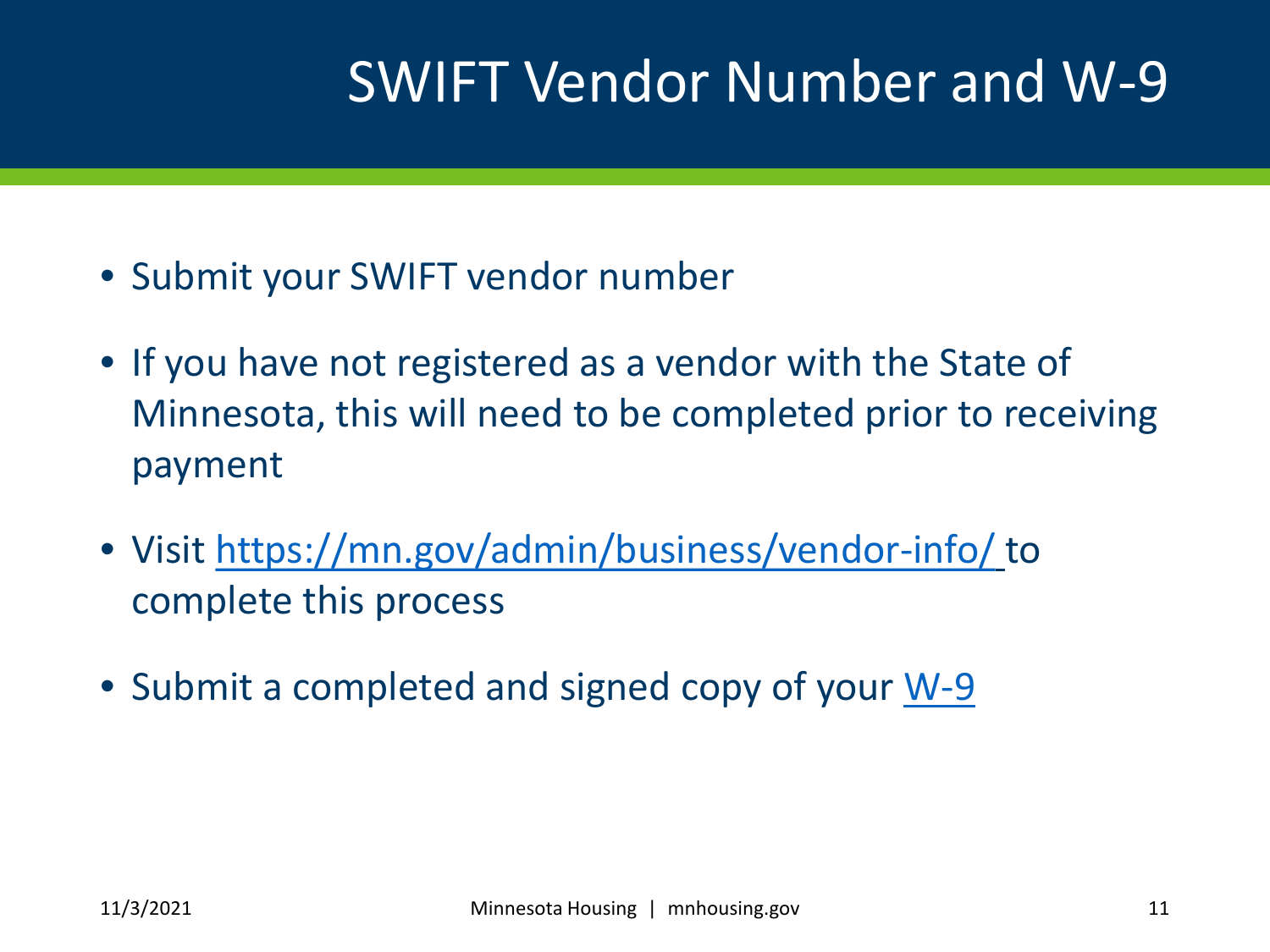# Electronic Funds Transfer (EFT) Form

- Allows direct deposit of funds directly to your agency's financial institution
- If you have not registered as a vendor with the state of Minnesota, this will need to be completed prior to completing the EFT form; go to the [Vendor Registration Link](https://mn.gov/admin/business/vendor-info/) to complete this process
- Once the form is completed, provide your vendor number to us and send in a copy of your [W-9](https://gcc01.safelinks.protection.outlook.com/?url=https://www.irs.gov/pub/irs-pdf/fw9.pdf&data=02|01|Merideth.Mayrand@state.mn.us|efa9a78b5d304fd8982e08d7f8506194|eb14b04624c445198f26b89c2159828c|0|0|637250896420318916&sdata=BofIM9St34%2BvNlAHbmYI1A8Iv0ekN6lNPzozcedHAvs%3D&reserved=0) so that payments will not be delayed
- Important to update immediately if banking information changes
- **[EFT Authorization Form](https://mn.gov/mmb-stat/documents/swift/vendor/eft.pdf)**
- **[EFT Bank Change Request Form](https://mn.gov/mmb-stat/documents/swift/vendor/bank-change.pdf)**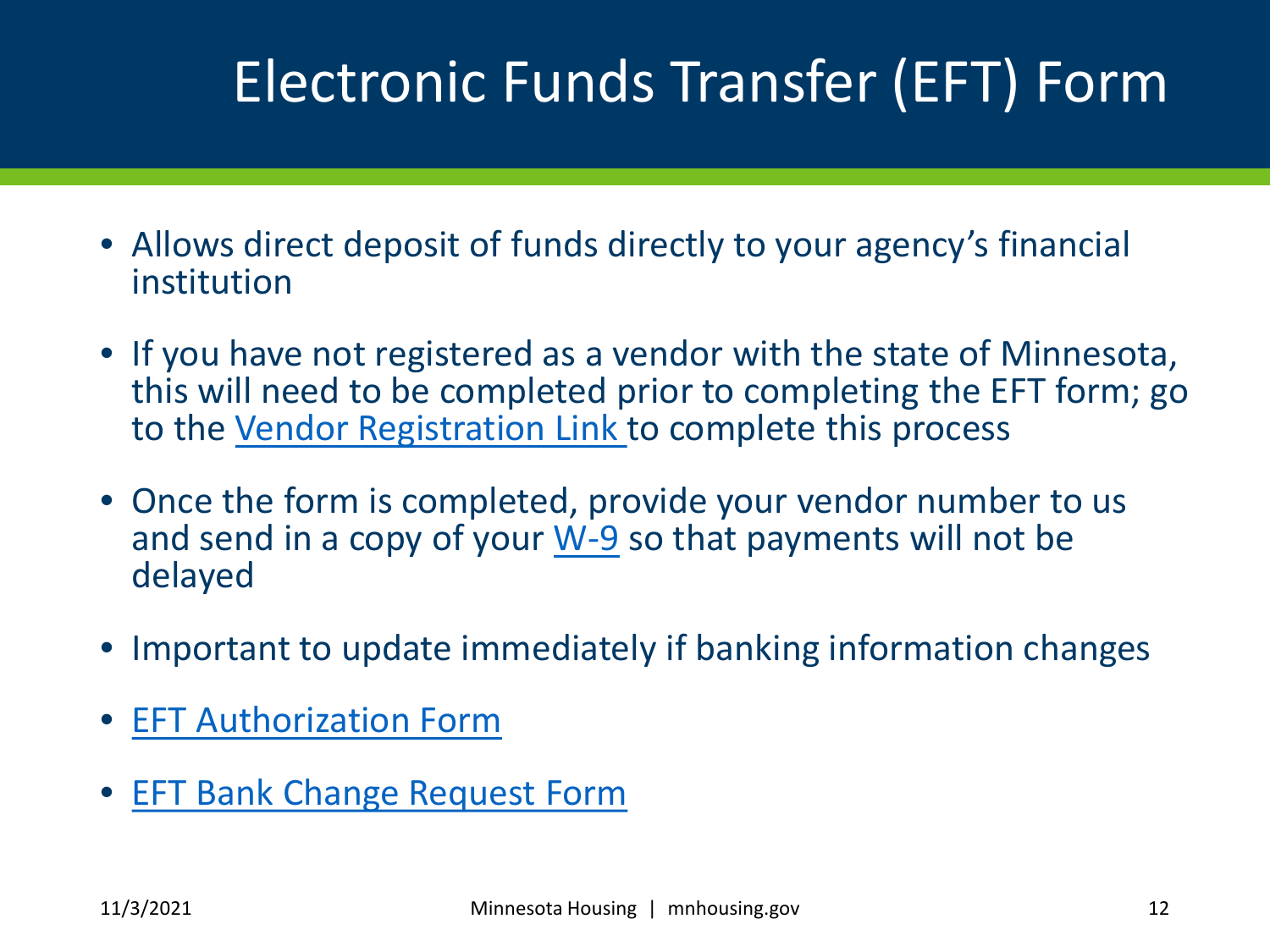



#### Homework Starts with Home Program-specific Due Diligence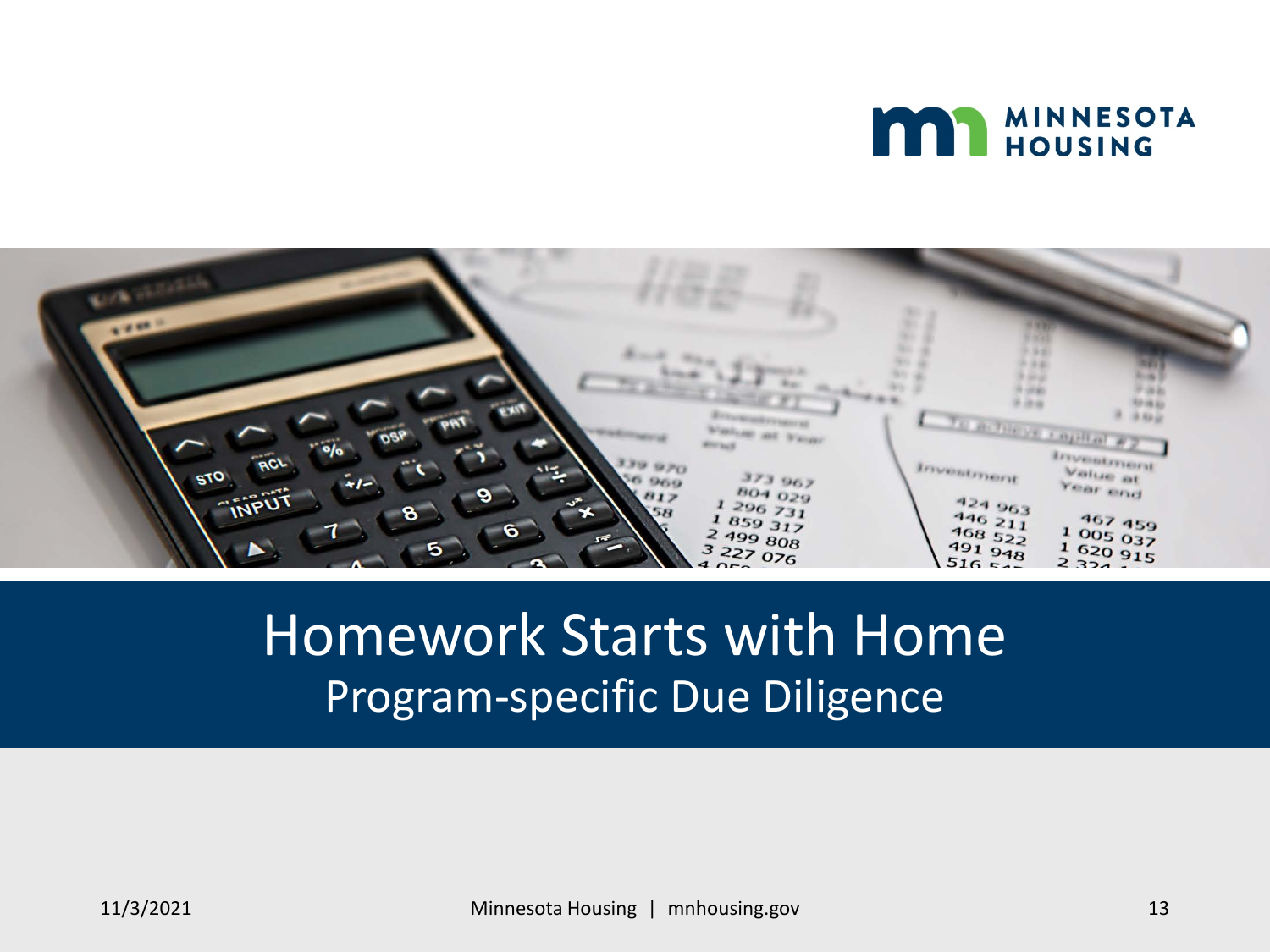# Program-specific Due Diligence

- Executed Memorandum of Understanding (MOU)
- Final Work Plan
- Final Budget
- County Board Resolutions (only for those receiving FHPAP funds)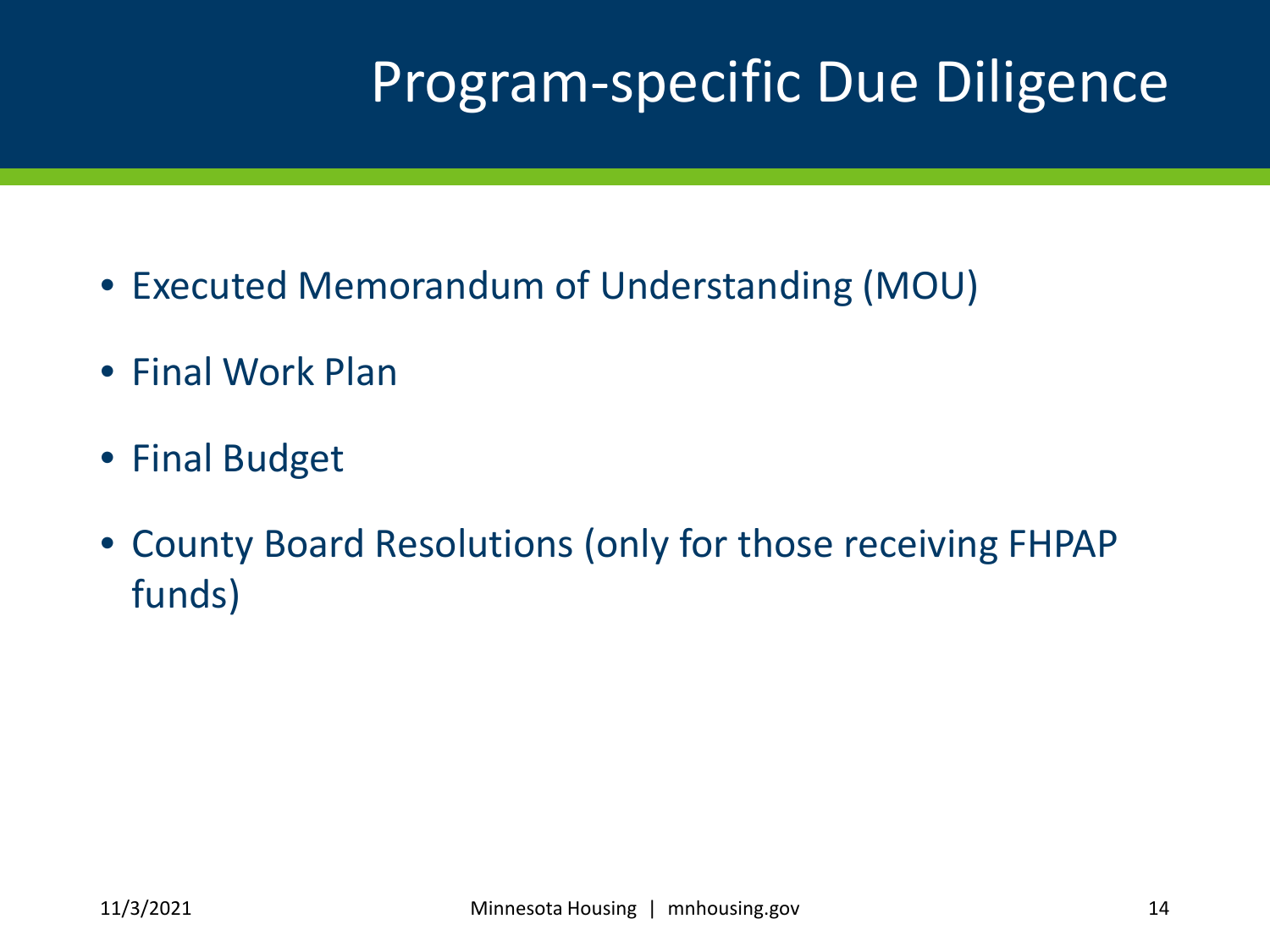# Memorandum of Understanding

- An **executed Memorandum of Understanding (MOU)**  signed by the authorized representative of each collaborative member is required
- The MOU must include: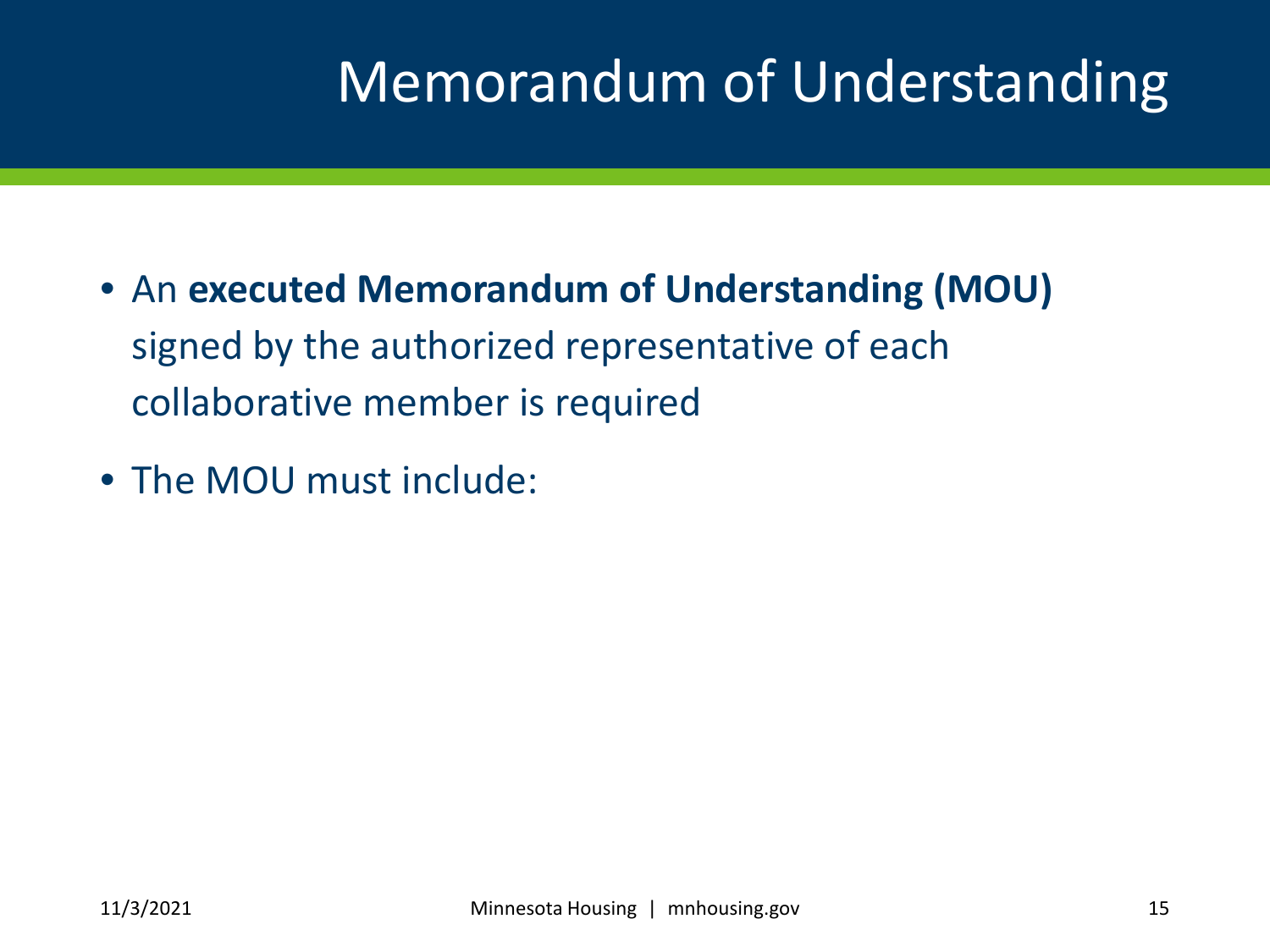# Memorandum of Understanding

- Identification of the collaborative partners, which, at a minimum, must include the grantees of the Family Homeless Prevention and Assistance Program (FHPAP) and/or Housing Trust Fund (HTF) funds
- The roles and responsibilities of each collaborative partner
- A description of how the collaboration and communication will take place throughout the grant term, including regular meetings that will be scheduled between the collaborative partners
- The shared eligibility criteria and any additional eligibility criteria required by each partner
- Identification of the entity or entities responsible for Homeless Management Information System (HMIS) data entry
- Identification of the entity responsible for reporting expenditures, households served, and the annual narrative report, all in the approved Minnesota Housing format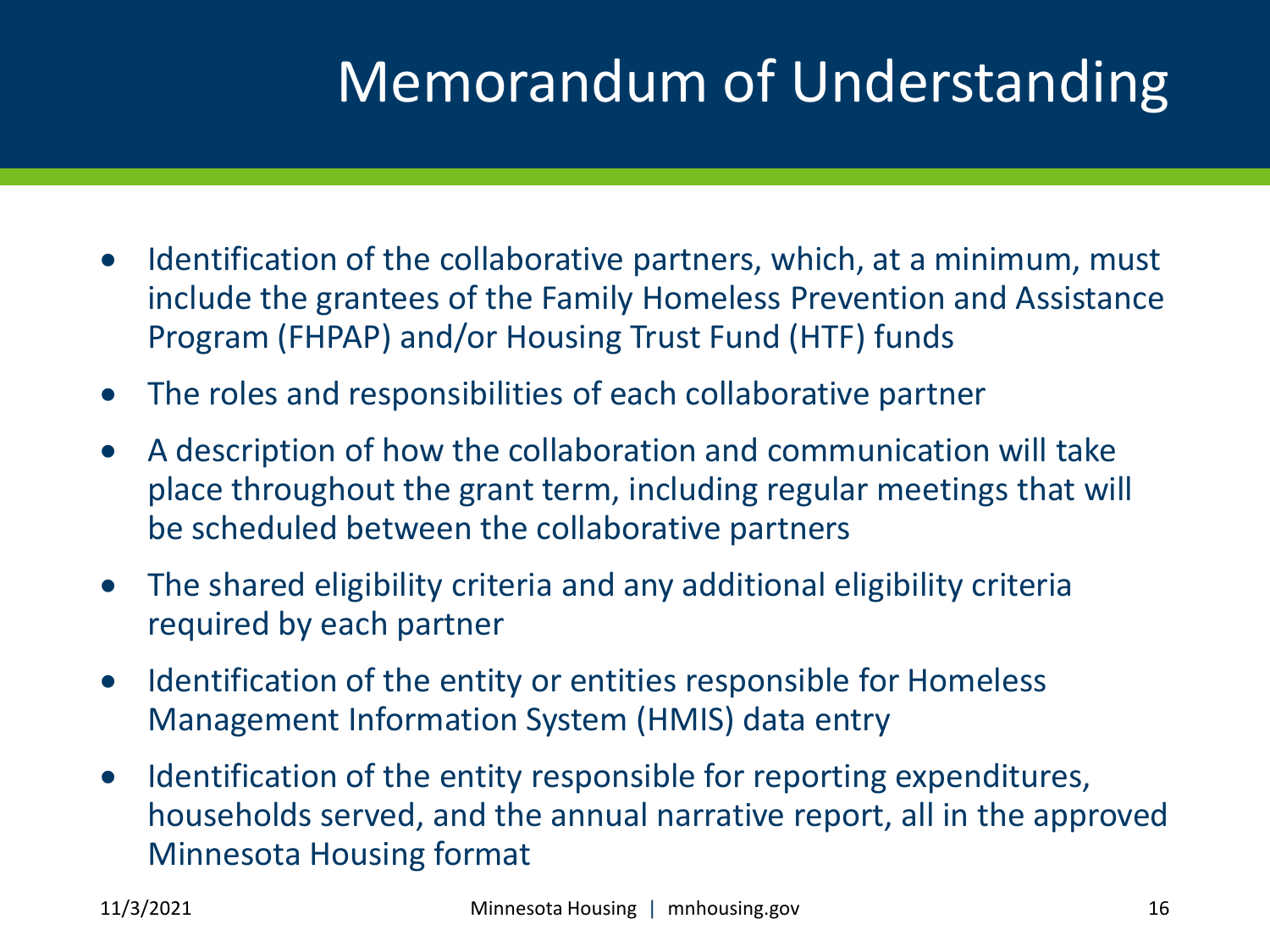### Final Work Plan

A **Work Plan** that describes changes from the submitted application as a result of the final award amount is required.

**NOTE:** Minnesota Housing approval is required. Staff may request revisions prior to approving the Work Plan.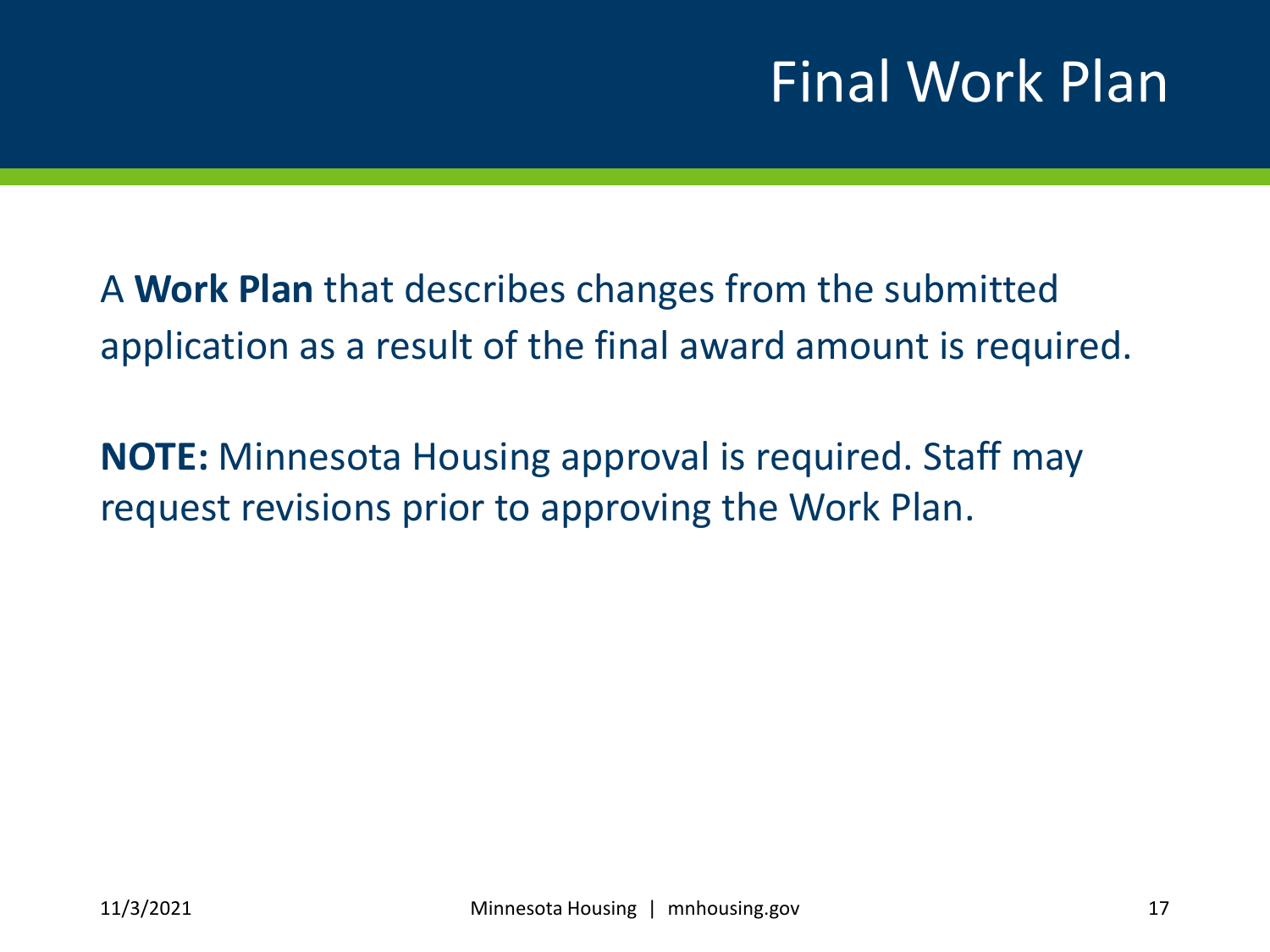# Final Budget

A **final budget** reflecting all funding sources and amounts as well as amounts allocated to any collaborative partners receiving funding is required.

- Budget should be adjusted proportionately from the original application. If the amounts are not reduced proportionately, provide reasonable explanation for the adjustment in the Work Plan.
- Do not include funds in line items that were not requested in the original application.
- If you use the "Other" categories, you must specify which expenses will be covered or arrange a meeting with Minnesota Housing staff to discuss.
- The grantees of FHPAP and HTF must be listed on the budget even if they are not using program funds directly.

**NOTE:** Minnesota Housing program staff must approve, and may request revisions prior to approving, this item.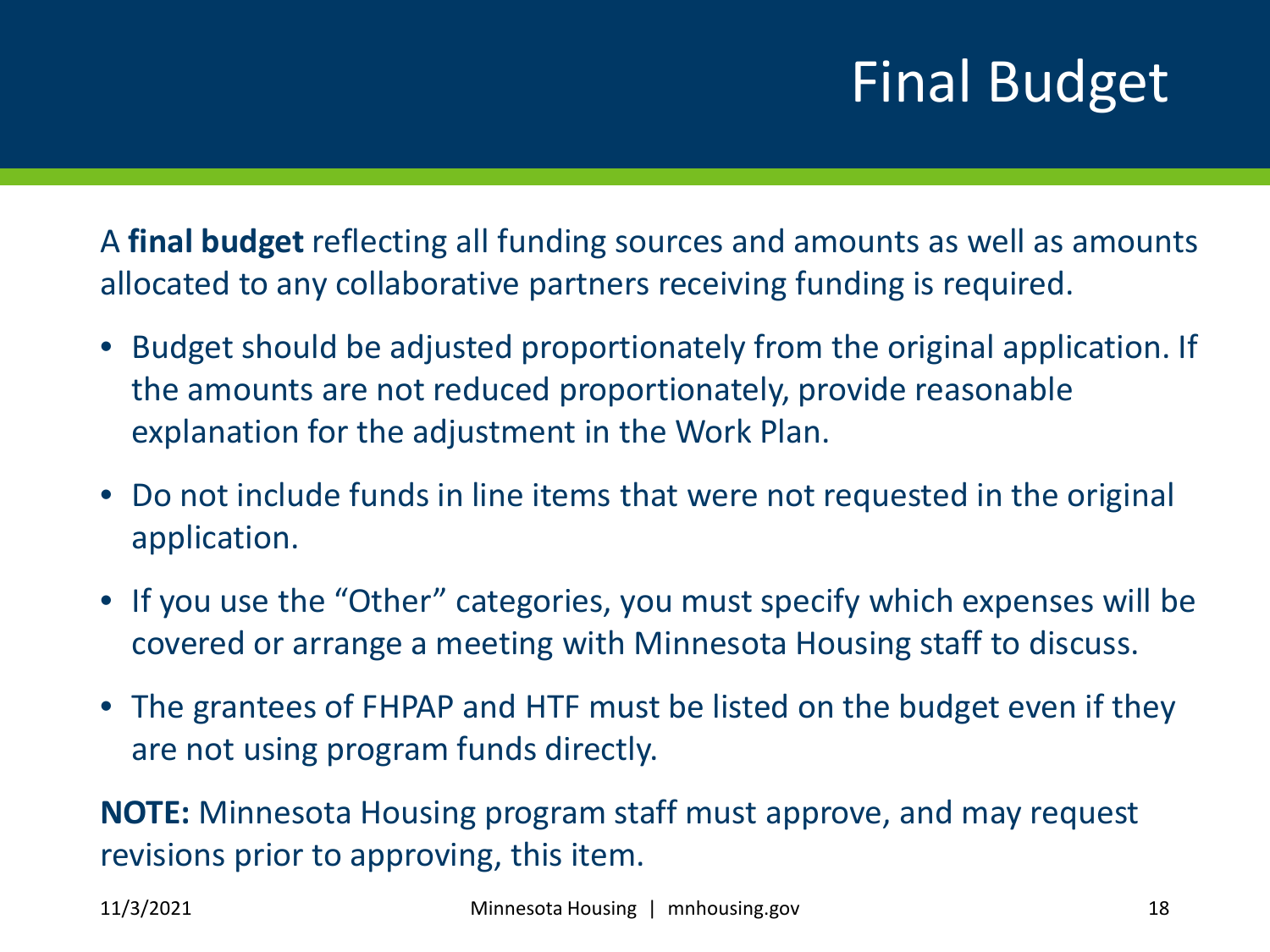## County Board Resolutions

**FHPAP grantees outside of the metro** area are required to submit:

- A county board resolution from each county in the service area designating authority to the grantee to receive FHPAP funds on behalf of the county or counties
	- Tribal nations are exempt from this requirement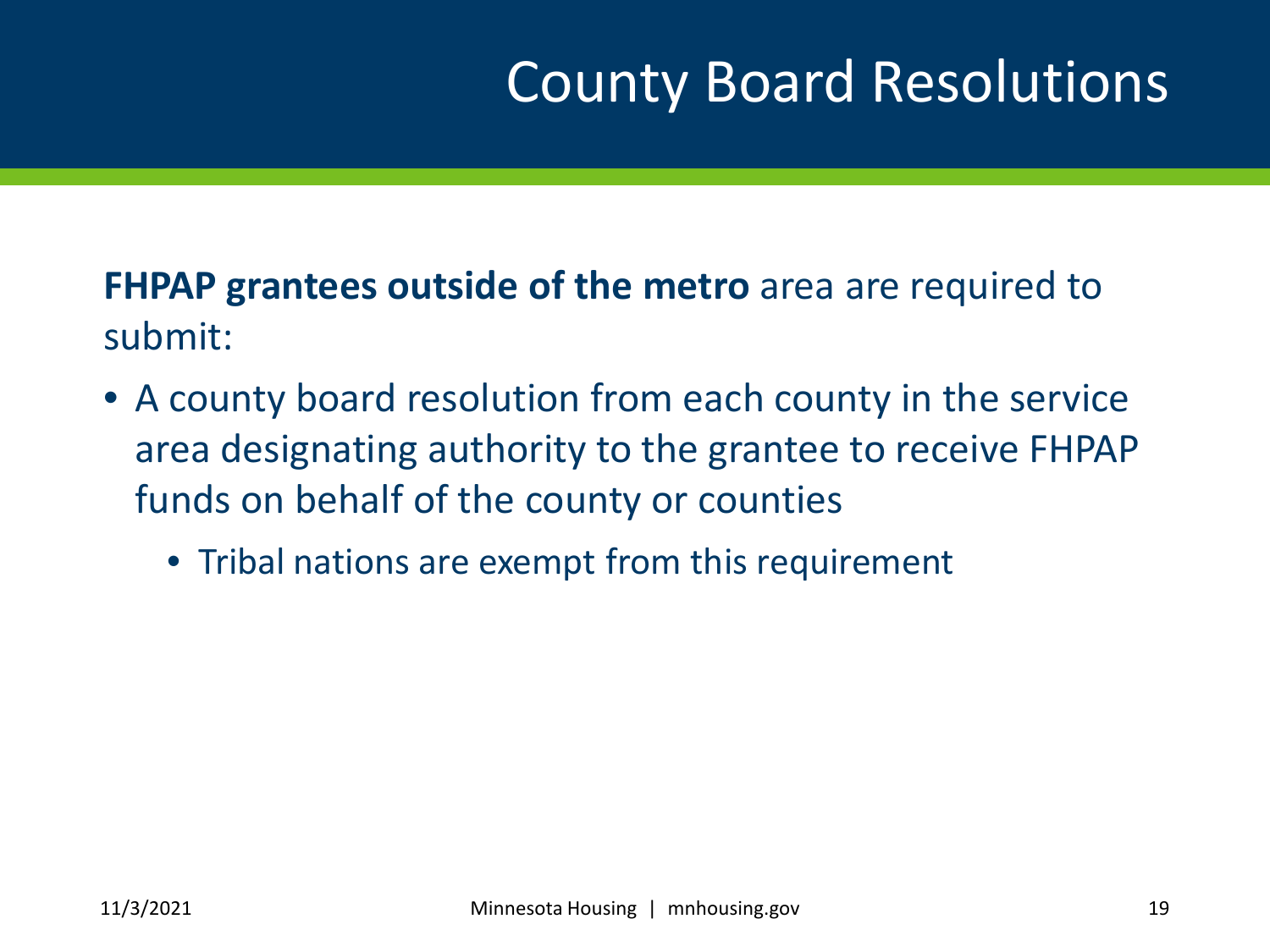



#### Submission and Deadlines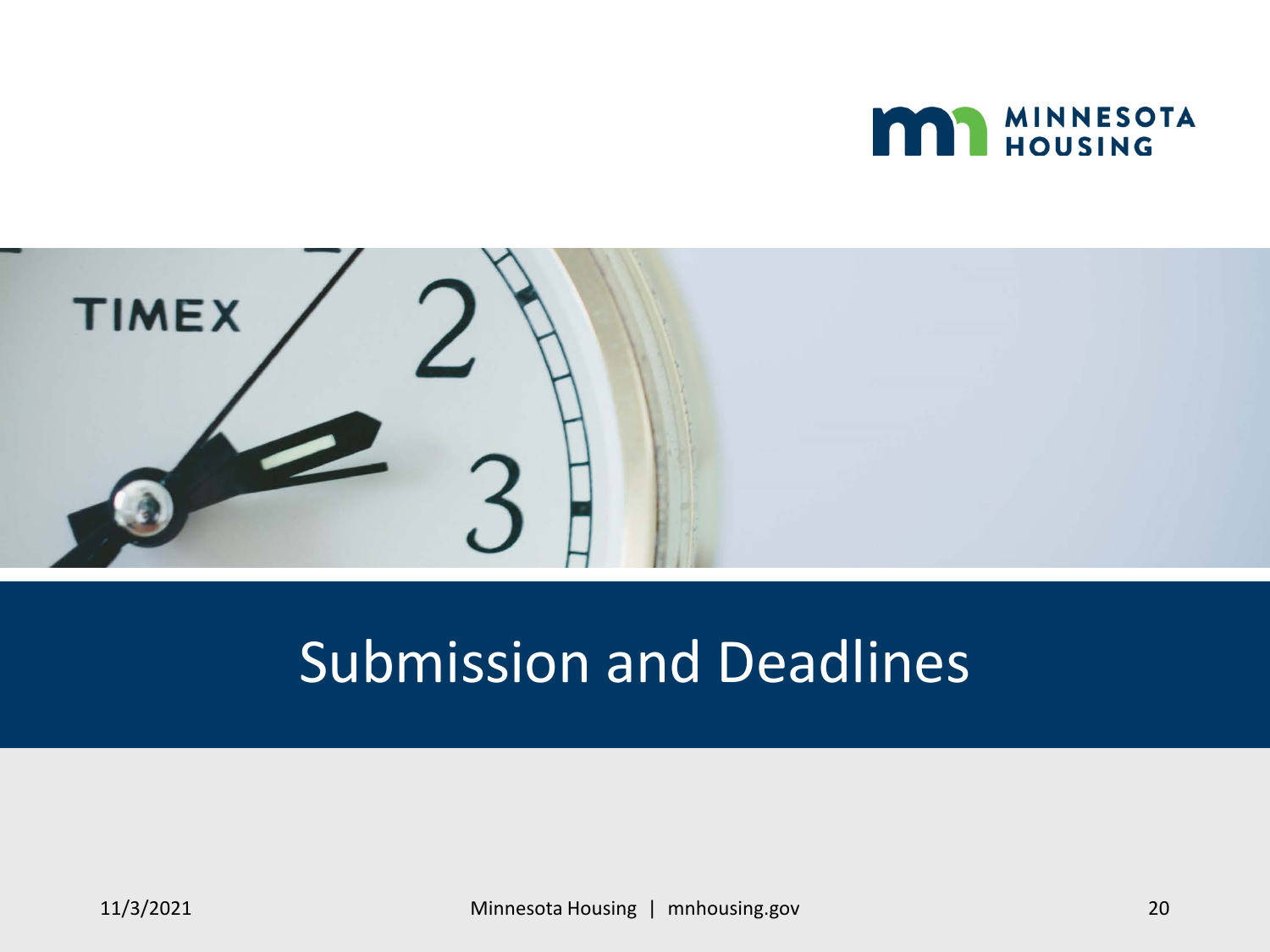#### Submission

- Send items to [mhfa.grants@state.mn.us](mailto:mhfa.grants@state.mn.us); include in the subject line "**Project name-grantee name(s)**"
- Name all documents by "**Grantee name-due diligence item name**"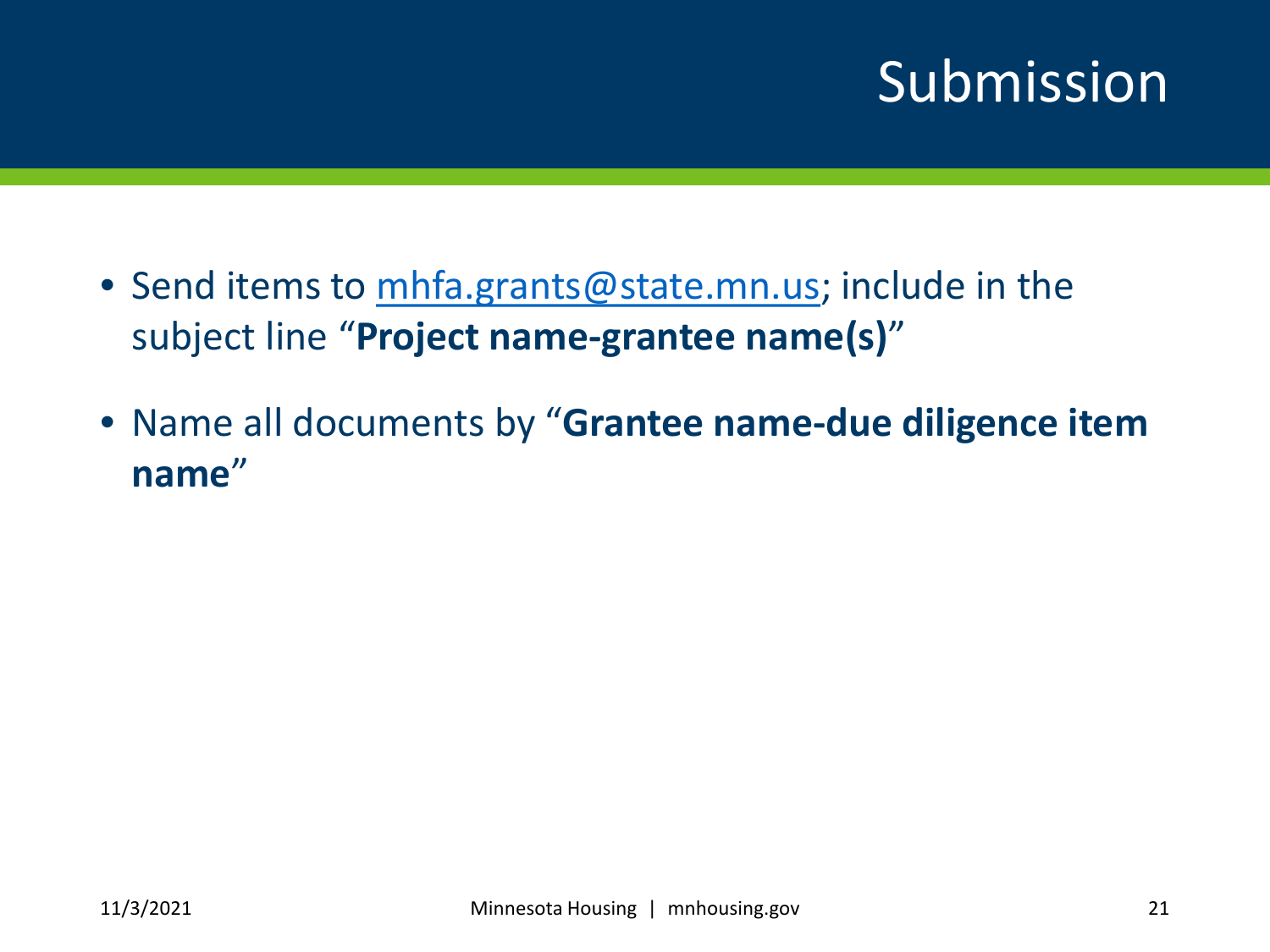#### Deadline

- Prior to the execution of the Grant Contract Agreement, Minnesota Housing must receive and approve all items
- Expenses incurred prior to Minnesota Housing's execution of the Grant Contract Agreement will **not** be allowed
- All items must be submitted and received by 4:30 p.m. on Tuesday, November 30, 2021
- Due diligence questions can be directed to Merideth Mayrand at [merideth.mayrand@state.mn.us](mailto:merideth.mayrand@state.mn.us)
- Program specific questions can be directed to both Erin Menne at [erin.menne@state.mn.us](mailto:erin.menne@state.mn.us) and Nancy Urbanski at [nancy.urbanski@state.mn.us](mailto:nancy.urbanski@state.mn.us)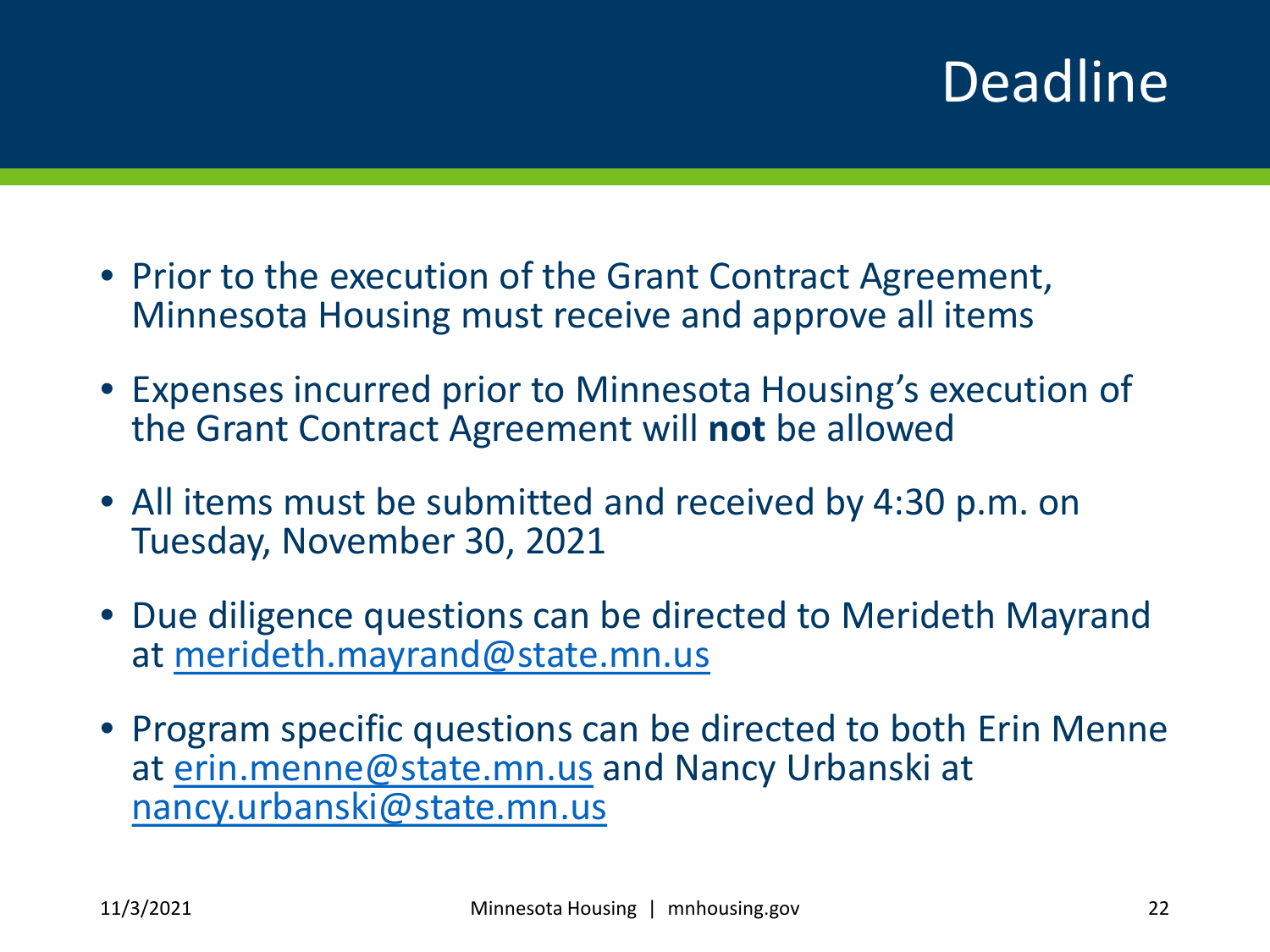#### Execution Deadline

- Due to the holidays and the potential for signers to be unavailable, we would like all Grant Contract Agreements fully executed by December 17, 2021, if possible
	- Effective date will still be January 1, 2022; no expenses can be incurred prior to this date
	- Alert your authorized signer about this deadline and to watch for an email from us via DocuSign once all due diligence is approved
	- If you will be unable to meet this deadline, please let us know immediately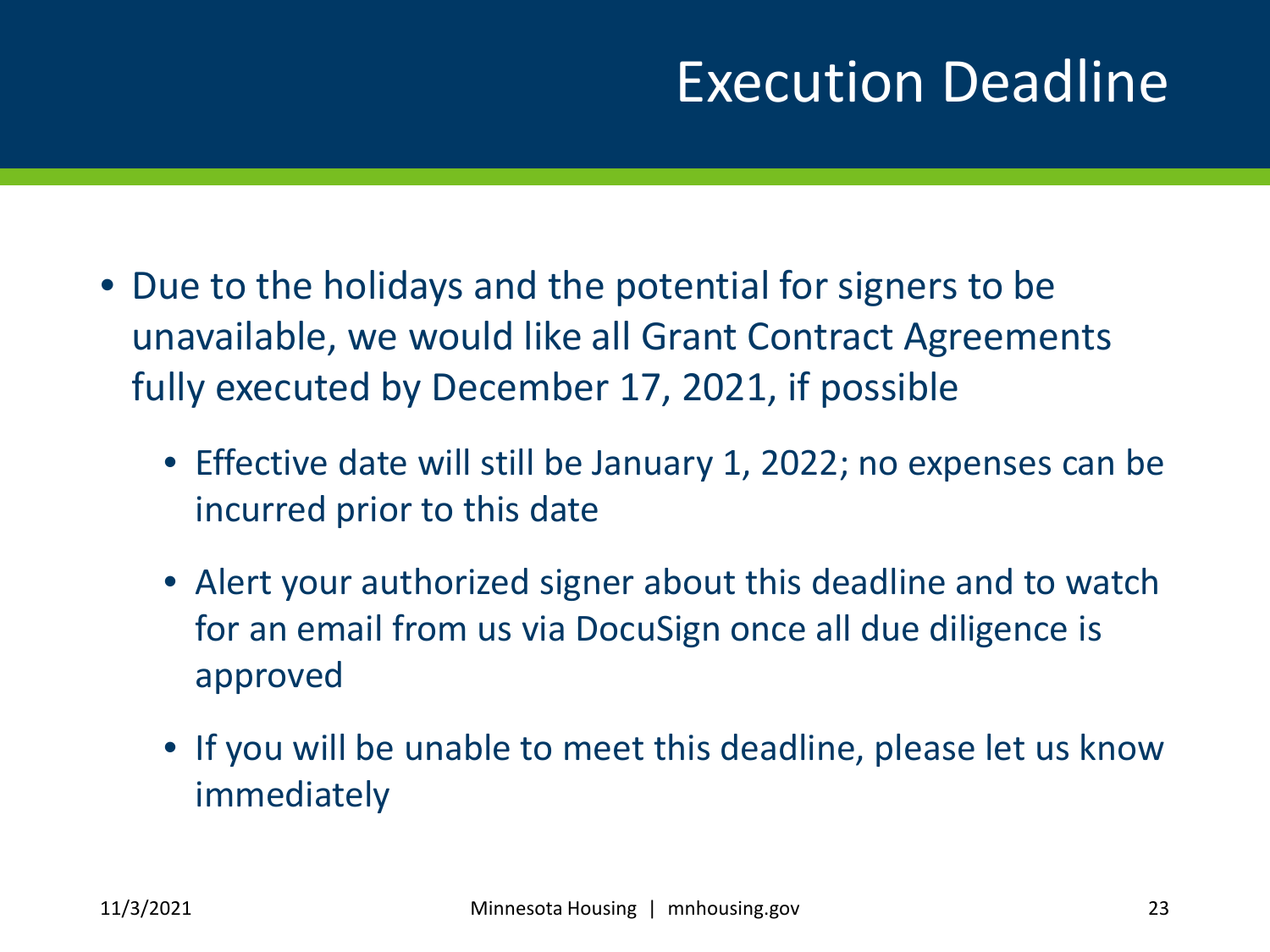



#### HSWH Learning Community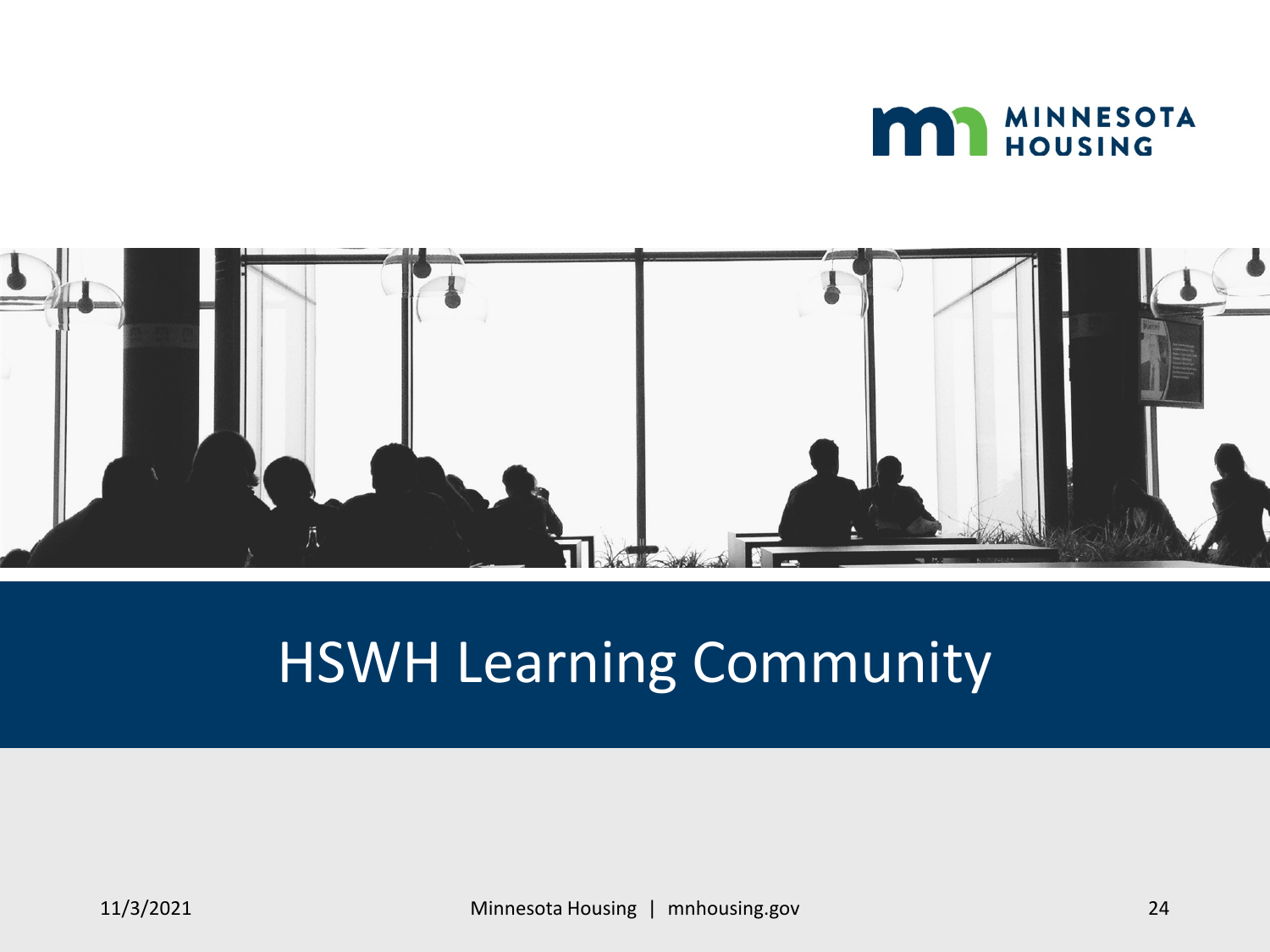#### What is the HSWH Cohort Learning Community?

#### **Key ingredients:**

- Grantees view themselves as a group or community with a shared interest in learning from each other
- Grantees agree to carve out time and space for this learning to occur (e.g., quarterly, virtual meetings)
- Other allies (program participants, funders, researchers, etc.) could play a supporting role

#### **Potential benefits:**

- Learn from each other
- Borrow and apply approaches from one project to another
- Engage with others who have first-hand knowledge of challenges and opportunities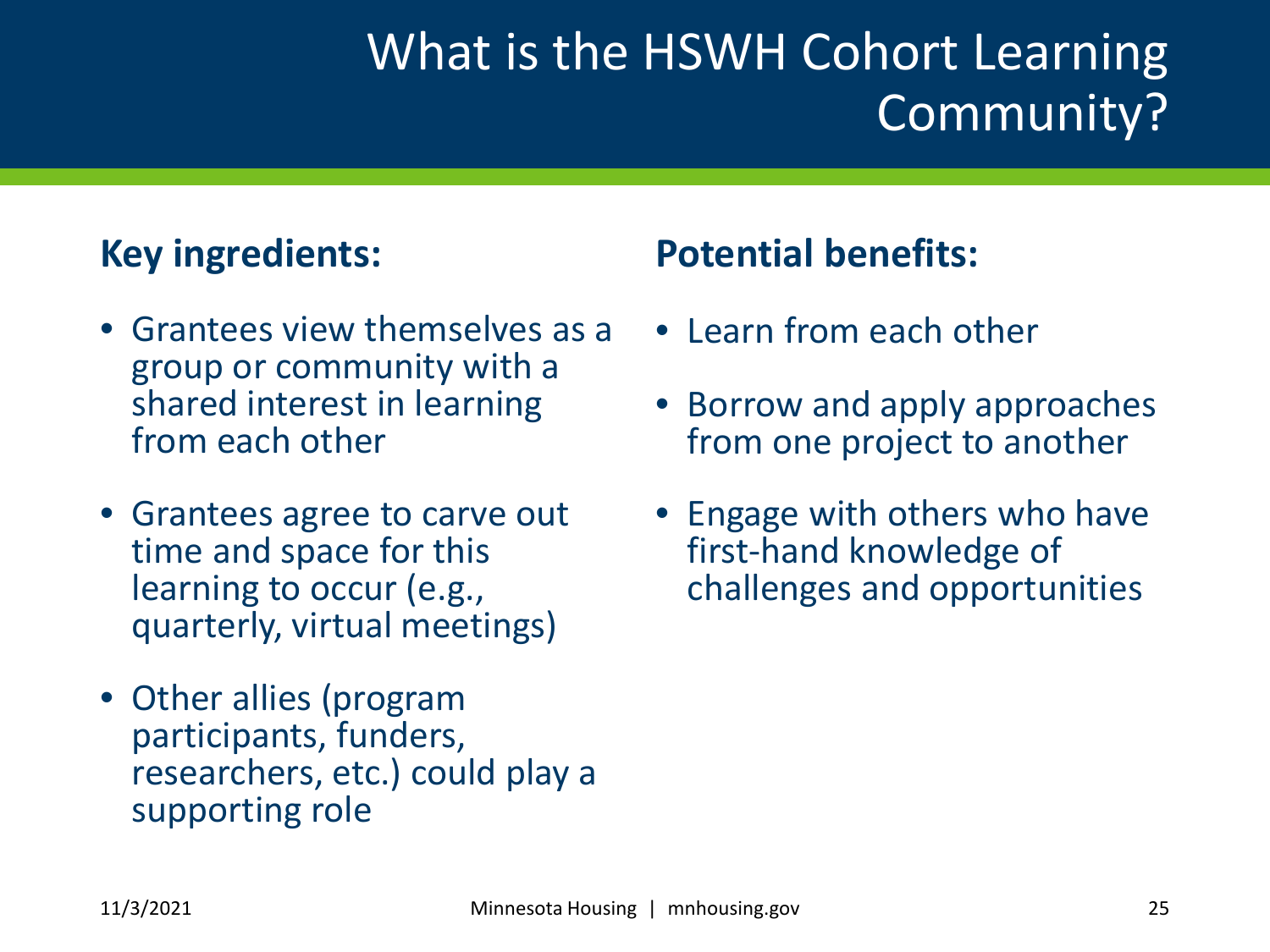#### Envisioning the HSWH Cohort Learning Community

- Meetings will occur quarterly.
- What would you like to learn/focus on?
- What role would you be willing to play in facilitating?
- What role might participating students or families play in the HSWH learning community?
- What are your data needs?
- How could our research partners enhance the HSWH program?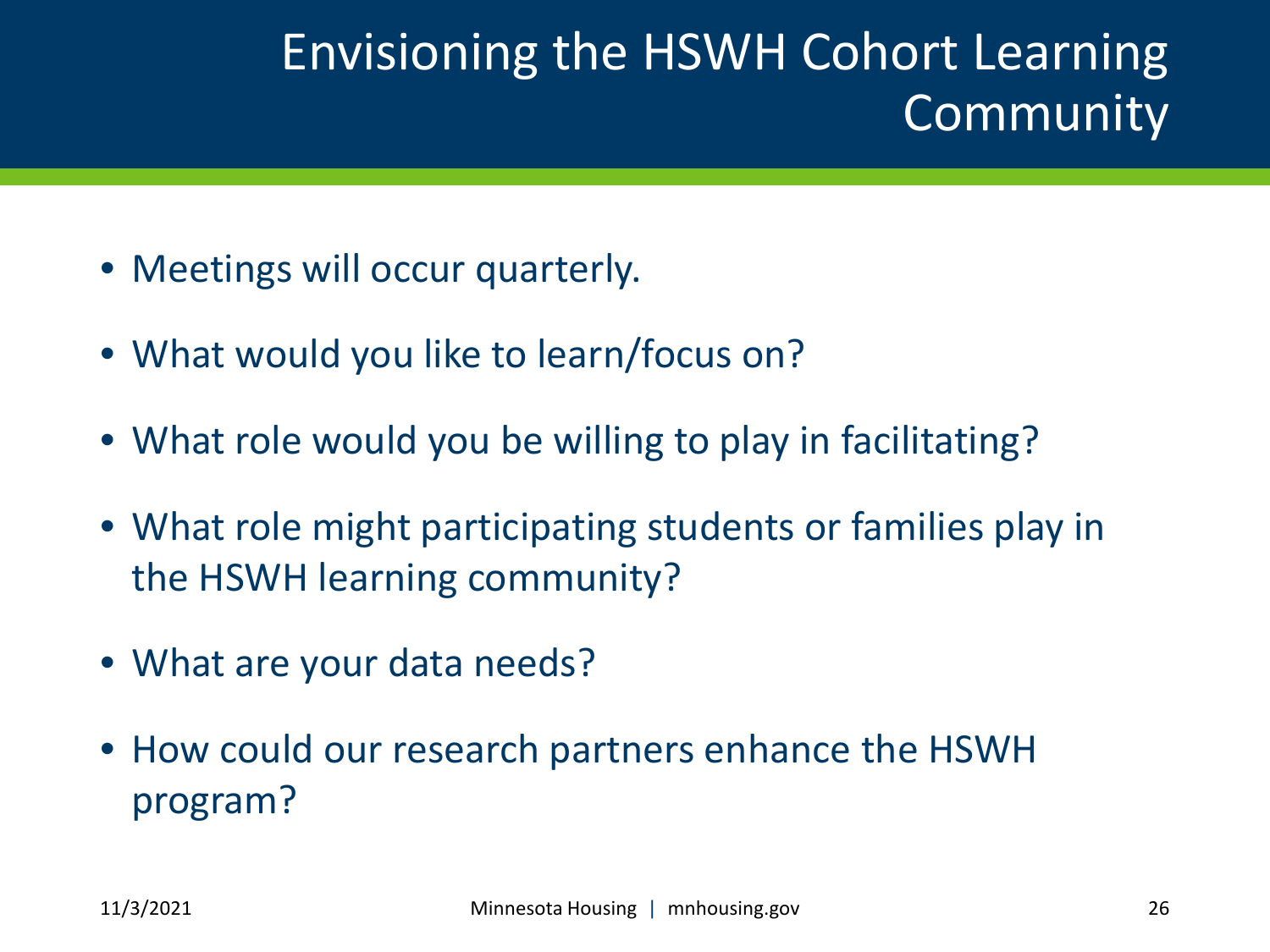

# Questions?